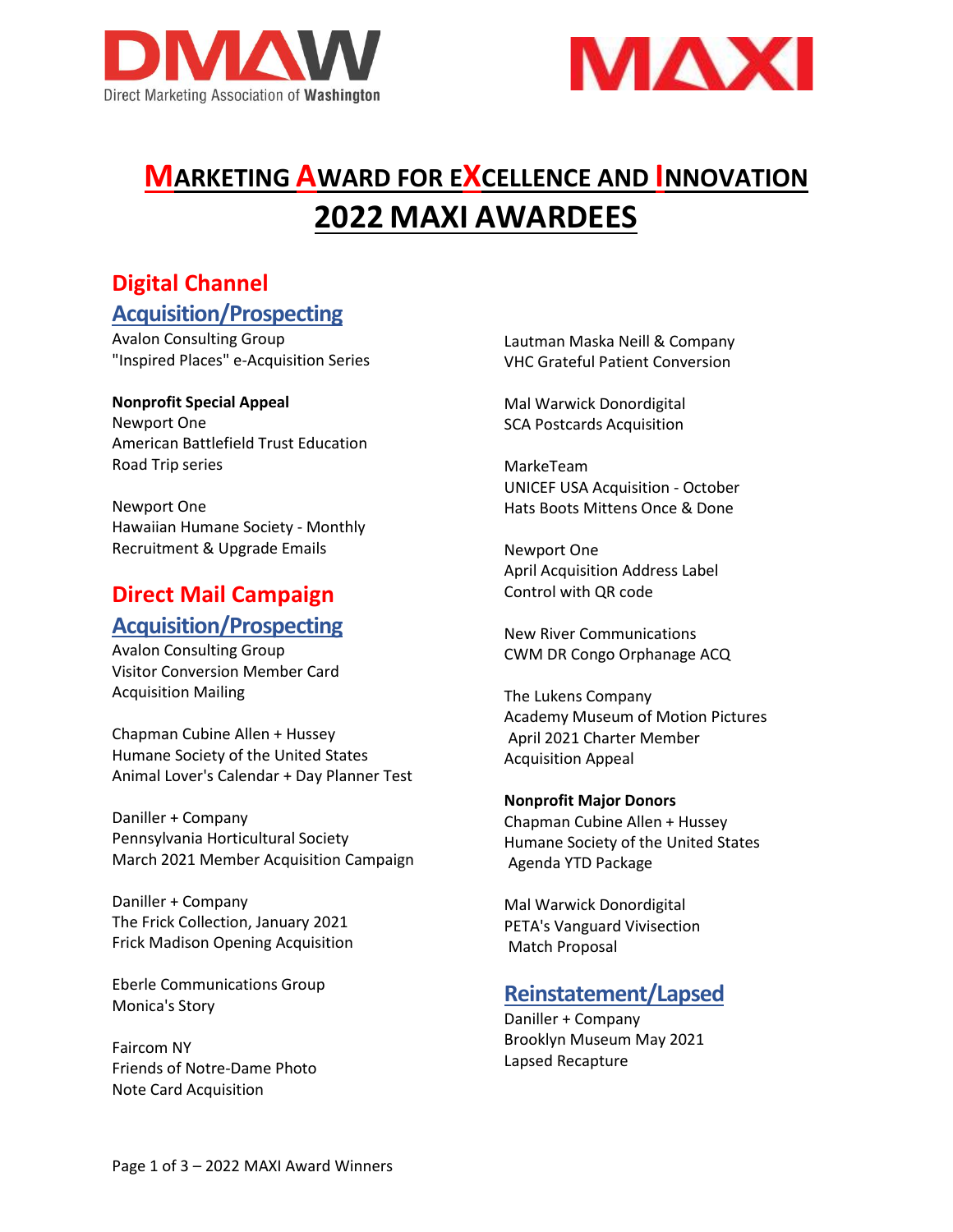

MAX

Daniller + Company Solomon R. Guggenheim Museum-September 2021 Lapsed Recapture

The Lukens Company SFMOMA June 2021 Reactivation Postcard

#### **Renewal**

Edge Direct History In The Making: The National World War II Museum's Flag of Honor Campaign

Edge Direct Keep Them Flying: Commemorative Air Force Print Campaign

Edge Direct Society of the Little Flower Emergency Appeal

Faircom NY USCJ Reusable Tote Bag Renewal

Lautman Maska Neill & Company The ALS Association Caregiver Appeal

Mal Warwick Donordigital American Friends Service Committee's Renewal Reminder

MarkeTeam UNICEF USA Renewal - September Double Slip Match Grant Follow Up

### **Special Appeal**

Avalon Consulting Group "Democracy Has Prevailed" Direct Mail Appeal

Avalon Consulting Group "Resilience and Resistance" Appeal

Faircom NY TechnoServe Mid-Level Challenge Match K2D Strategies March Kitten Petition Appeal

K2D Strategies No Voice No Choice FDA Appeal

Lautman Maska Neill & Company MSF-USA Haiti Emergency Appeal

Lautman Maska Neill & Company MSF-USA Year in Review Appeal

Mal Warwick Donordigital American Jewish World Service Chanukah Appeal 2020

MarkeTeam League of Women Voters – Women Power Democracy

New River Communications T2T 'Never Forget' Flag Decal Campaign

RKD Group International Fellowship of Christians and Jews Annual Report

The Harrington Agency Lutheran Immigration and Refugee Service Emergency Appeal

The Harrington Agency National LGBTQ Task Force Year-End Appeal

### **Special Event**

Newport One Adopter Gotcha Day Anniversary Mailing

# **Multi-Channel Campaign Acquisition/Prospecting**

The Harrington Agency Bobby Get's PICL'd